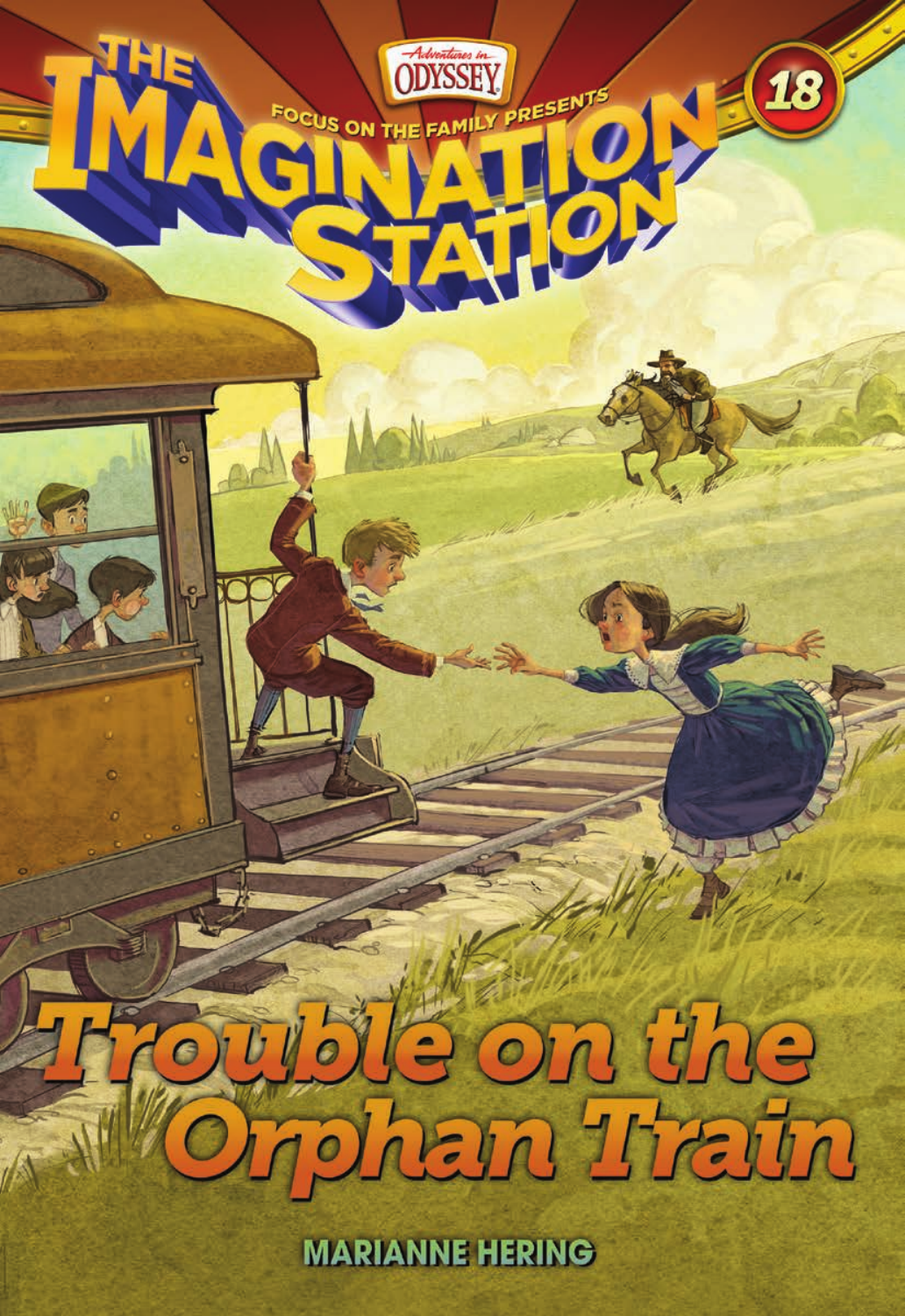

# *Trouble on the Orphan Train*

**BOOK 18**

**MARIANNE HERING COVER ILLUSTRATED BY DAVID HOHN INTERIOR ILLUSTRATED BY DAVID HOHN AND AMIT TAYAL**



**FOCUS ON THE FAMILY • ADVENTURES IN ODYSSEY**® **TYNDALE HOUSE PUBLISHERS, INC. • CAROL STREAM, ILLINOIS**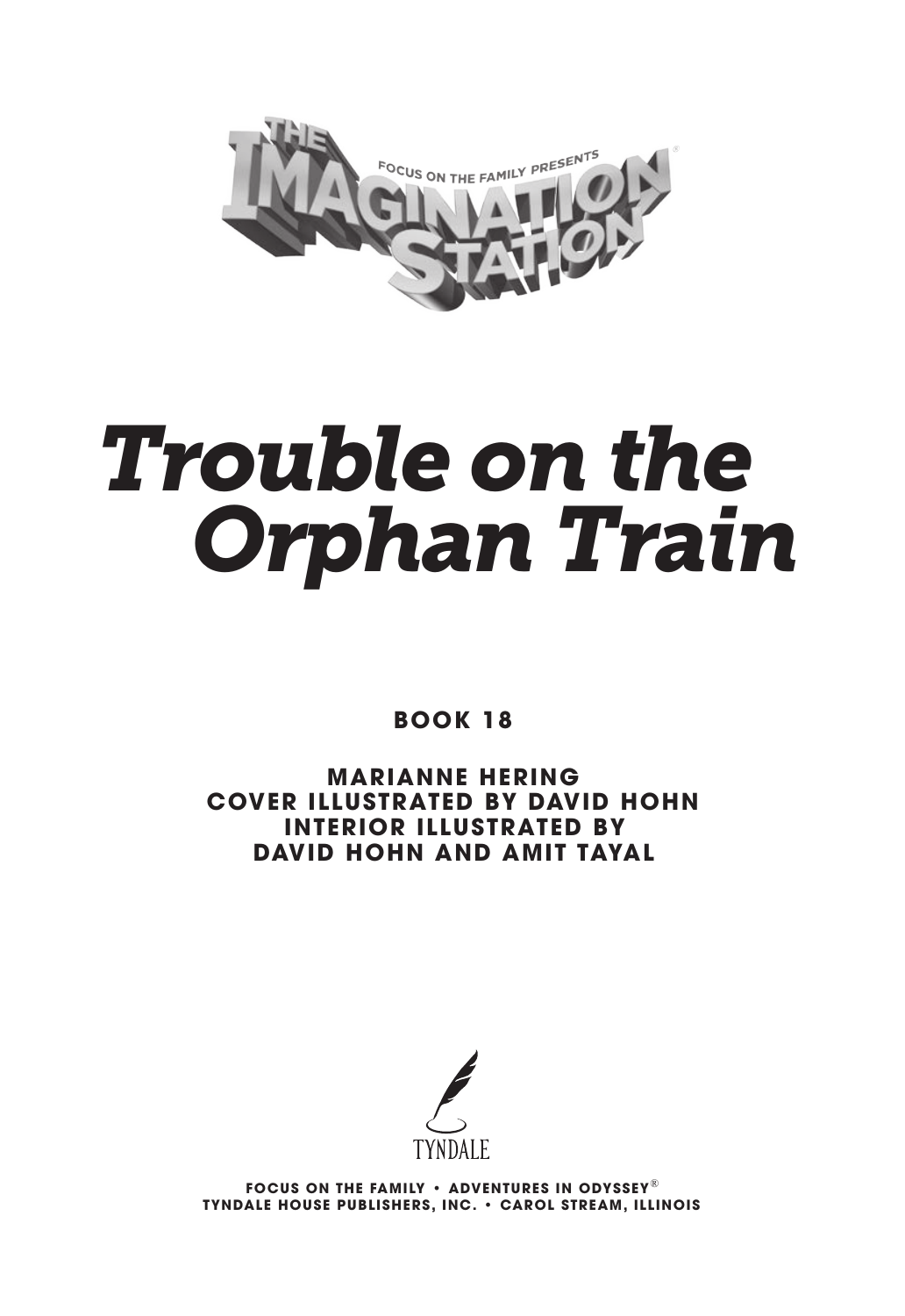In honor of Charles Loring Brace (1826–1890), visionary for the Children's Aid Society, and Rev. Thomas H. Hagerty, a modest man who rode the Little Rock Express 7 on January 31, 1874

*Trouble on the Orphan Train*

© 2016 Focus on the Family. All rights reserved.

ISBN: 978-1-58997-805-8

A Focus on the Family book published by Tyndale House Publishers, Inc., Carol Stream, Illinois 60188.

Focus on the Family and Adventures in Odyssey, and the accompanying logos and designs, are federally registered trademarks, and The Imagination Station is a federally registered trademark of Focus on the Family, 8605 Explorer Drive, Colorado Springs, CO 80920.

*TYNDALE* and Tyndale's quill logo are registered trademarks of Tyndale House Publishers, Inc.

No part of this publication may be reproduced, stored in a retrieval system, or transmitted in any form or by any means—electronic, mechanical, photocopy, recording, or otherwise—without prior written permission of Focus on the Family.

With the exception of known historical figures, all characters are the product of the author's imagination.

Cover design by Michael Heath | Magnus Creative

Cover illustration and interior illustrations on pages iv, 2, and 5 copyright  $\heartsuit$ David Hohn. All rights reserved.

All other interior illustrations copyright © Amit Tayal. All rights reserved.

For Library of Congress Cataloging-in-Publication Data for this title, visit http://www.loc.gov/help/contact-general.html.

Printed in the United States of America

|  | 22 21 20 19 18 17 16 |  |  |
|--|----------------------|--|--|
|  | 7 6 5 4 3 2 1        |  |  |

For manufacturing information regarding this product, please call 1-800-323-9400.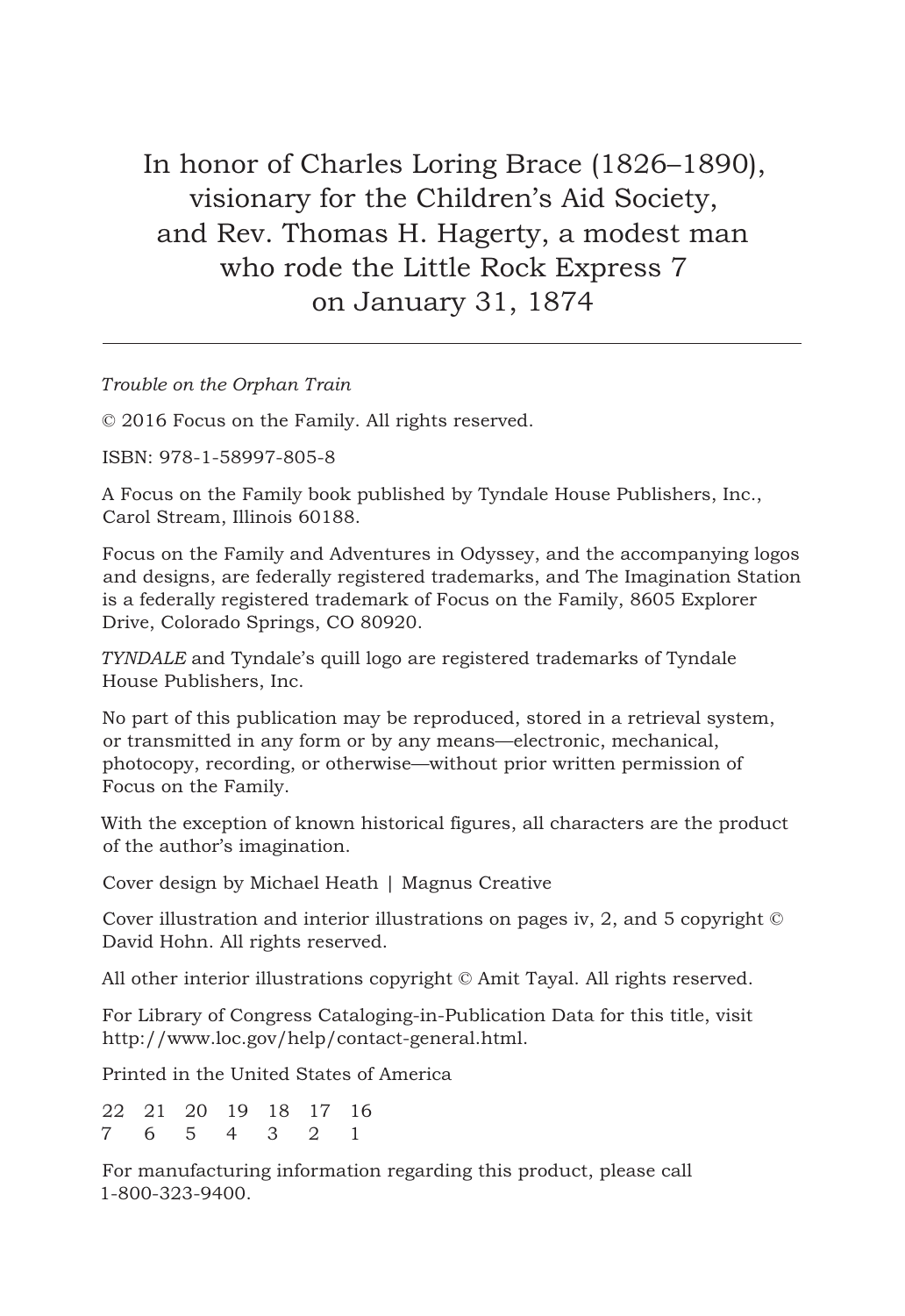

|                 | Prologue                      | 1   |
|-----------------|-------------------------------|-----|
| $\boxed{1}$     | <b>The Train Station</b>      | 7   |
| $\bullet$       | The Newsboy                   | 14  |
| 3               | <b>Children's Aid Society</b> | 24  |
| O               | <b>The Apple</b>              | 38  |
|                 | <b>6</b> Beth                 | 43  |
|                 | <b>6</b> The Letter           | 49  |
| $\bullet$       | The Horseman                  | 61  |
| 8               | <b>The Cotton Fire</b>        | 71  |
| $\bullet$       | <b>The Express Car</b>        | 81  |
| 10              | Gad's Hill, Missouri          | 90  |
| $\Omega$        | <b>The Diamonds</b>           | 97  |
|                 | <b>12 In the Sleeper Car</b>  | 104 |
| $\mathbf{E}$    | Leonard                       | 117 |
|                 | 14 The End of the Line        | 125 |
| $\overline{15}$ | Jail                          | 132 |
|                 | <b>Secret Word Puzzle</b>     | 138 |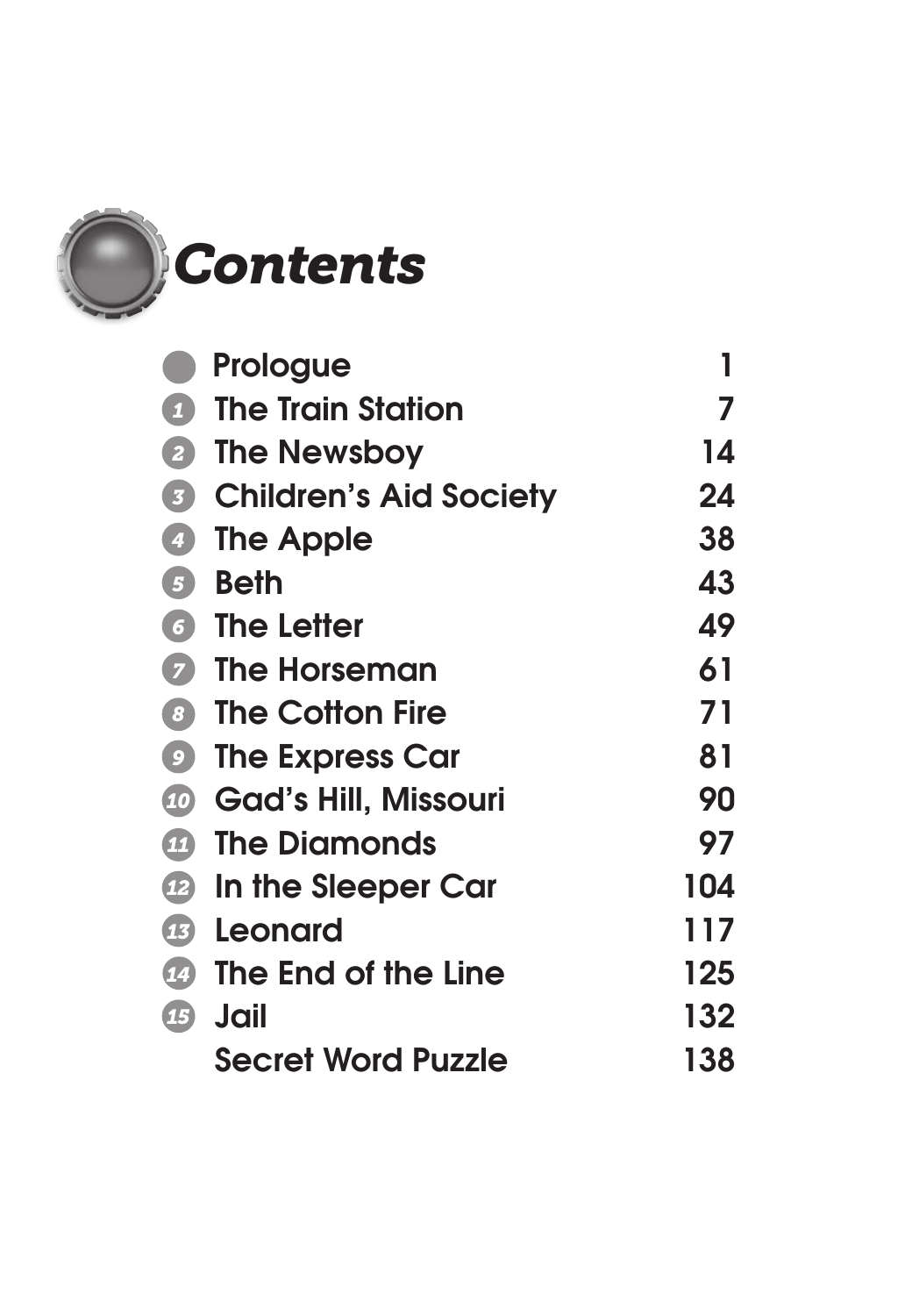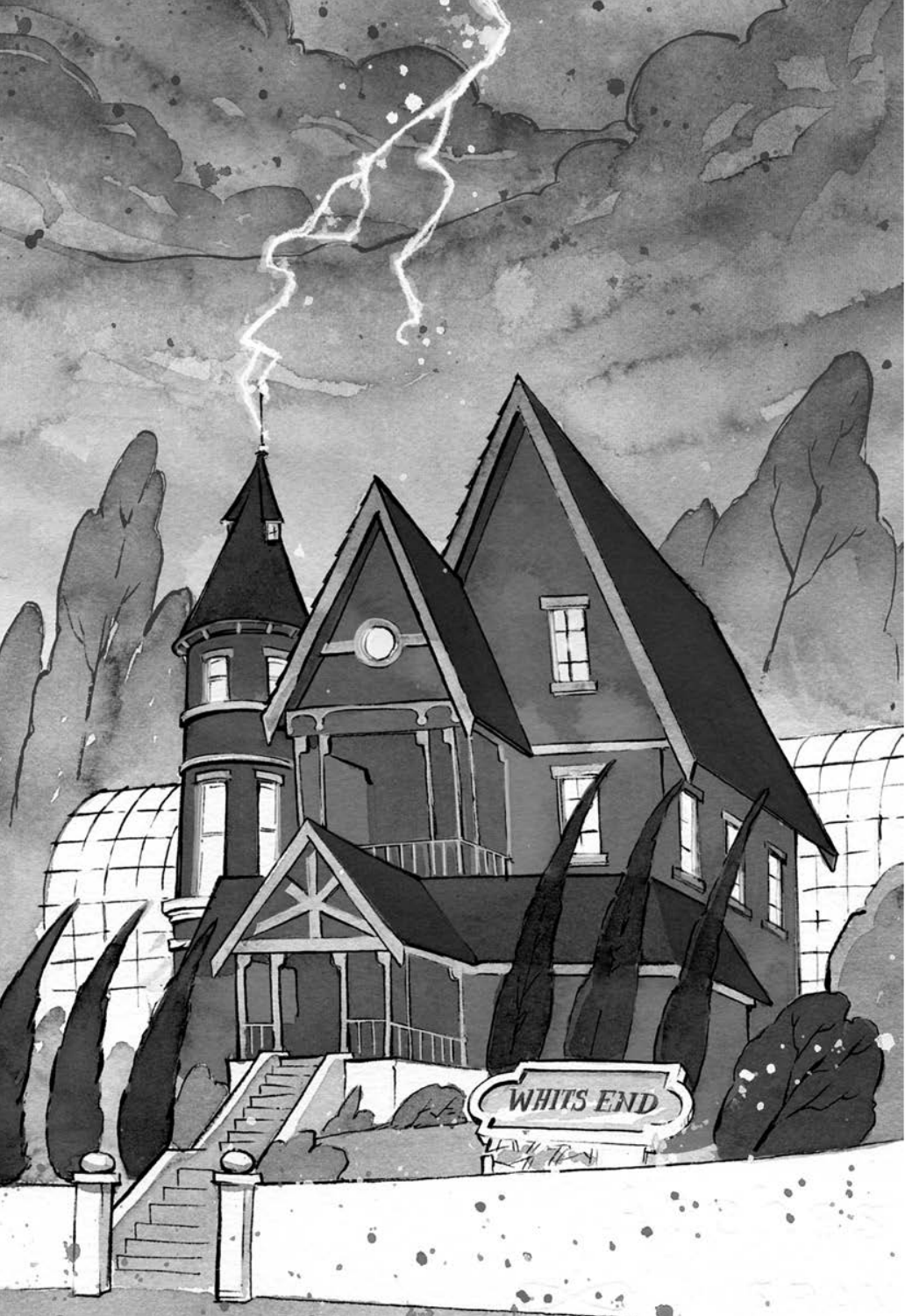<span id="page-5-0"></span>

### *Prologue*



At Whit's End, a lightning storm zapped the Imagination Station's computer. Then the Imagination Station began to do strange things. It took Patrick to the wrong adventure. The machine was also giving the wrong gifts.

At the workshop, Mr. Whittaker was gone. Eugene was in charge.

Beth uncovered an older version of the Imagination Station. It looked like a car. But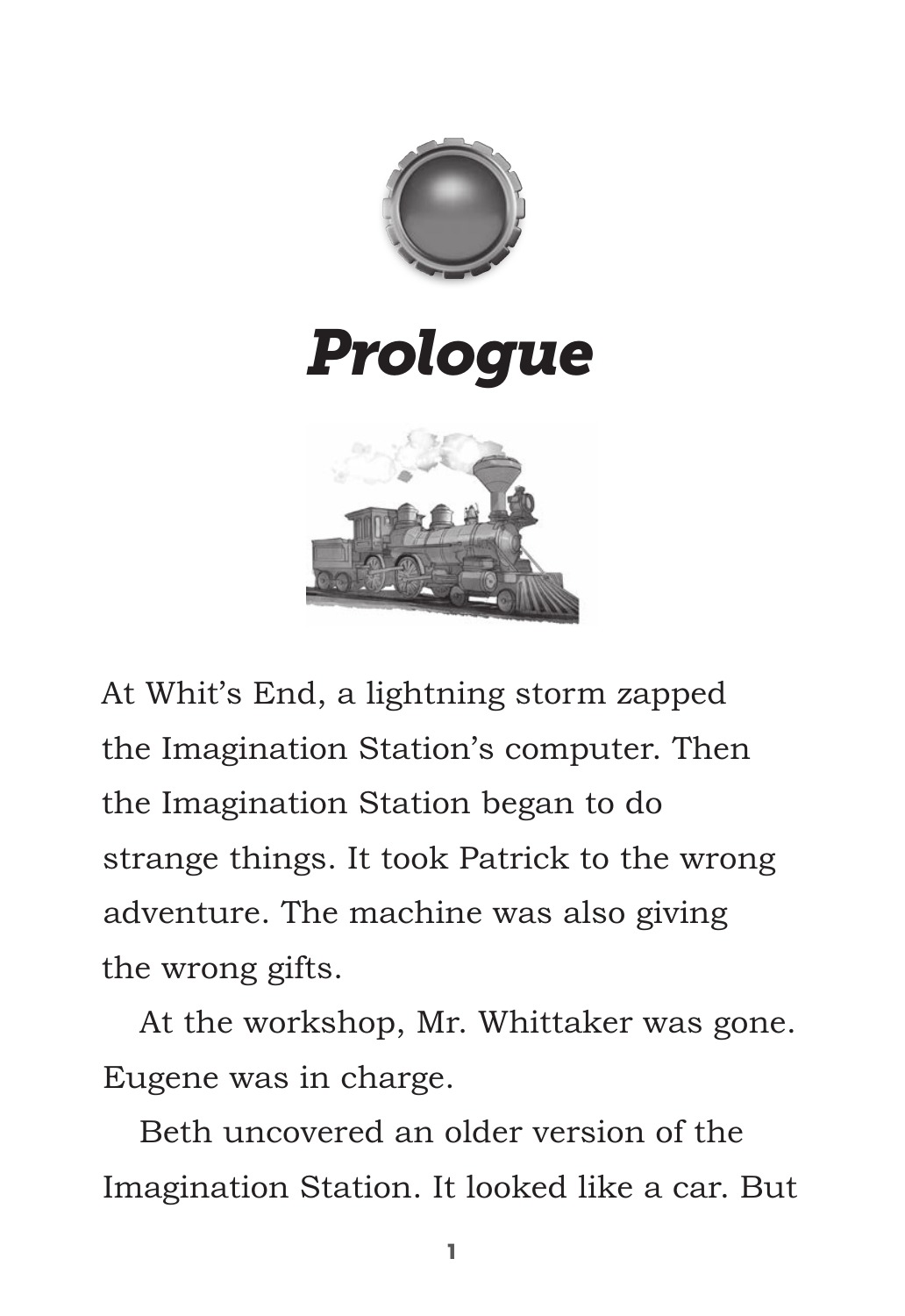this machine had some unusual features. It had lockdown mode. Lockdown mode took passengers to a new place. But the



*of the* 

*Spear*, Eugene was missing somewhere in history. Beth and Patrick were trying to find him. They didn't know which Imagination Station to ride in.

Here's what happened: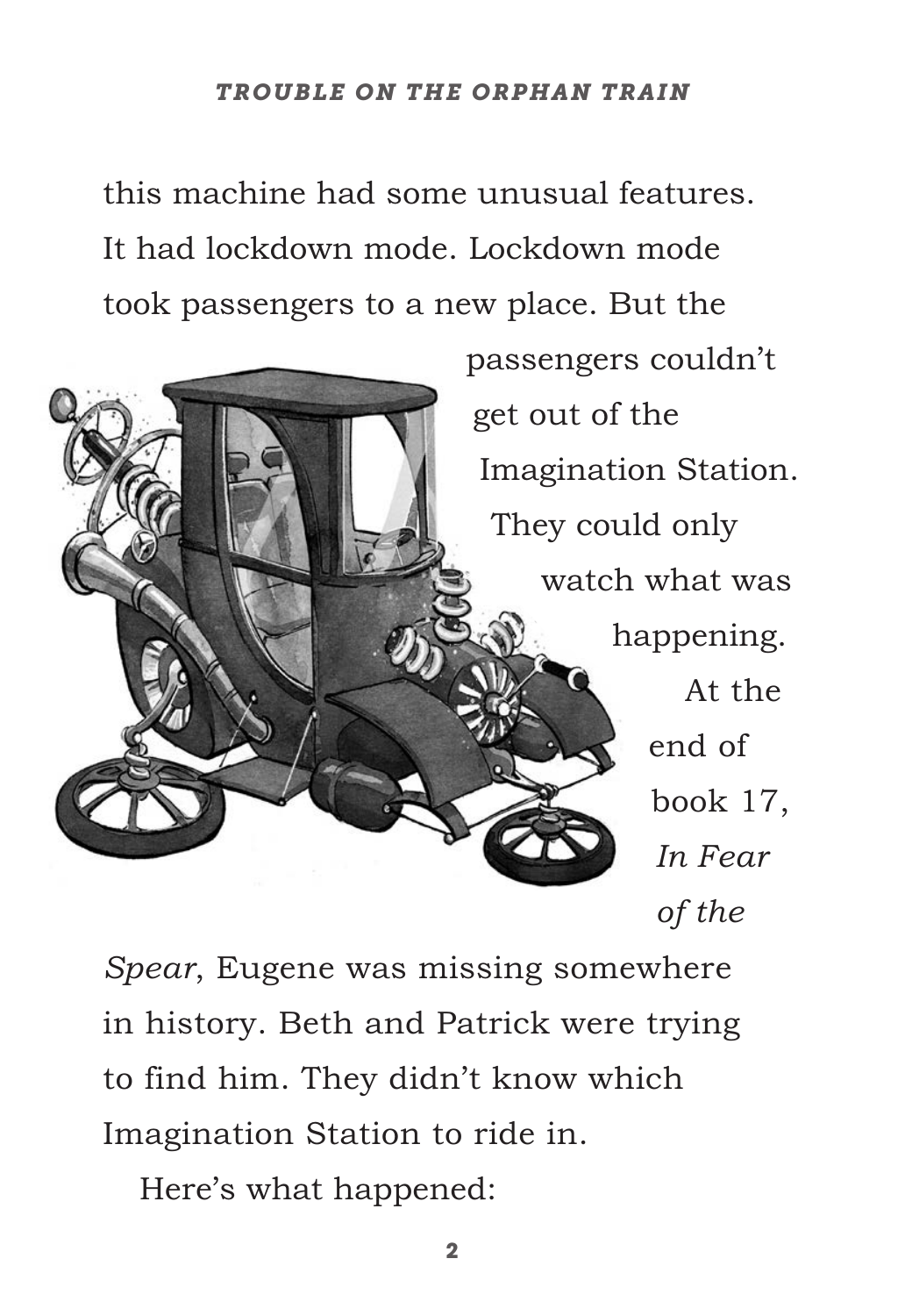### $\mathbf{\Theta} \mathbf{\Theta} \mathbf{\Theta}$

Patrick couldn't decide which one to pick.

"Let's go in the helicopter one," Beth said. "No," Patrick said. "It's still damaged from the lightning strike."

"Well," Beth said, "why not the car one?"

"That one's worse. Eugene got in it with me, but he disappeared," Patrick said.

"The Imagination Station sent you on different adventures!" Beth said. "It's never happened before."

"I don't know where or when Eugene went," Patrick said.

Beth said, "Think, Patrick. What happened?"

Patrick closed his eyes to help him remember. "Right before Eugene disappeared, he said something weird," Patrick said.

"Tell me," Beth said.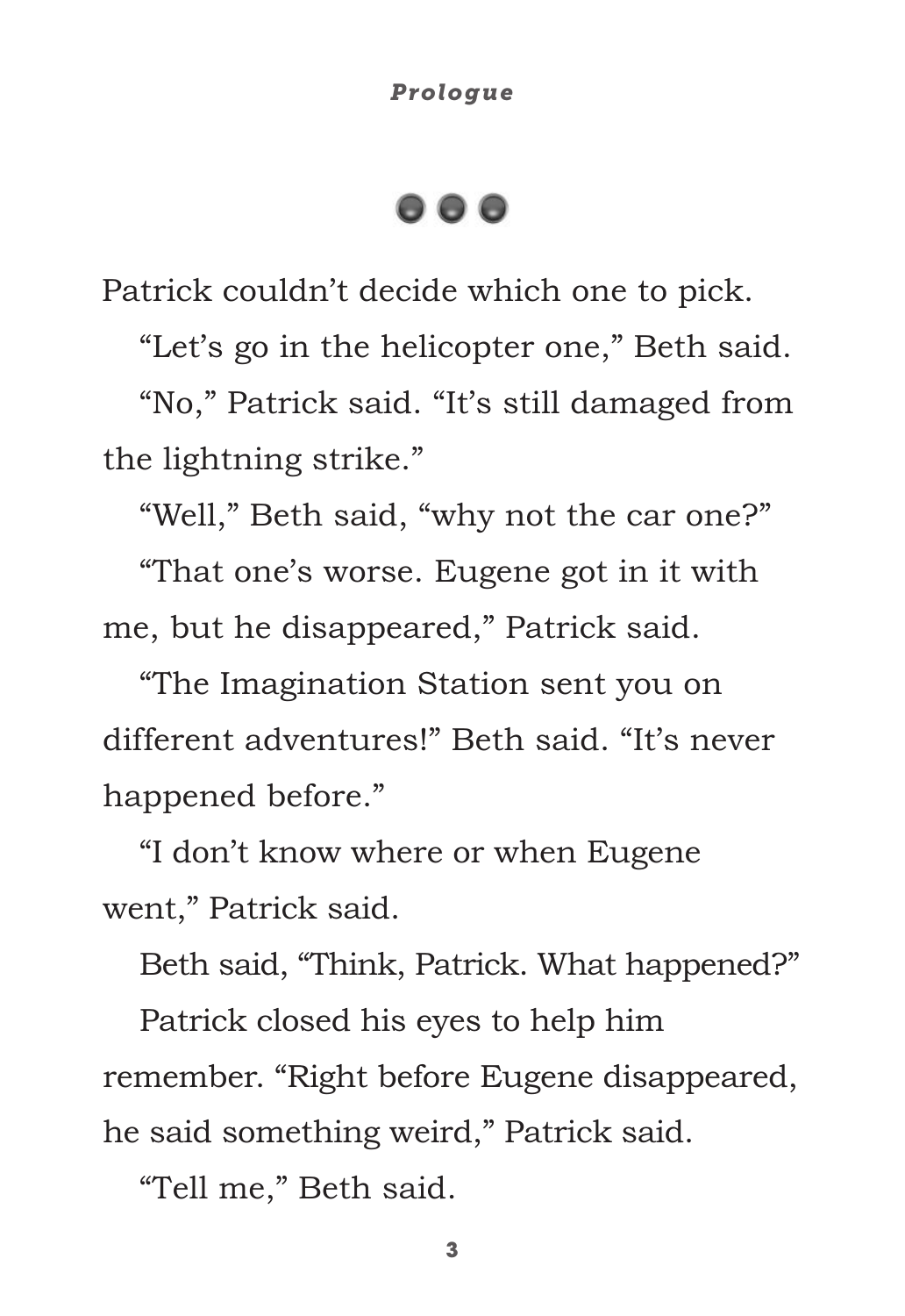Patrick looked worried. "I heard Eugene say, 'Stop the train!' He sounded scared."

"So these are the choices," Beth said. She held up her index finger. "Option one, get into a broken machine."

Patrick looked at the helicopter Imagination Station. It had taken him to Pompeii by mistake. And it had taken Beth here instead of back to Whit's End.

Beth held up a second finger. "Option two, get into an Imagination Station that lands on a moving train."

"Or worse, on the train track," Patrick said.

Patrick looked at the car machine. It had been working fine until this last adventure. But Mr. Whittaker had programmed it for the government to use. Maybe it had hidden features that were causing problems.

**4**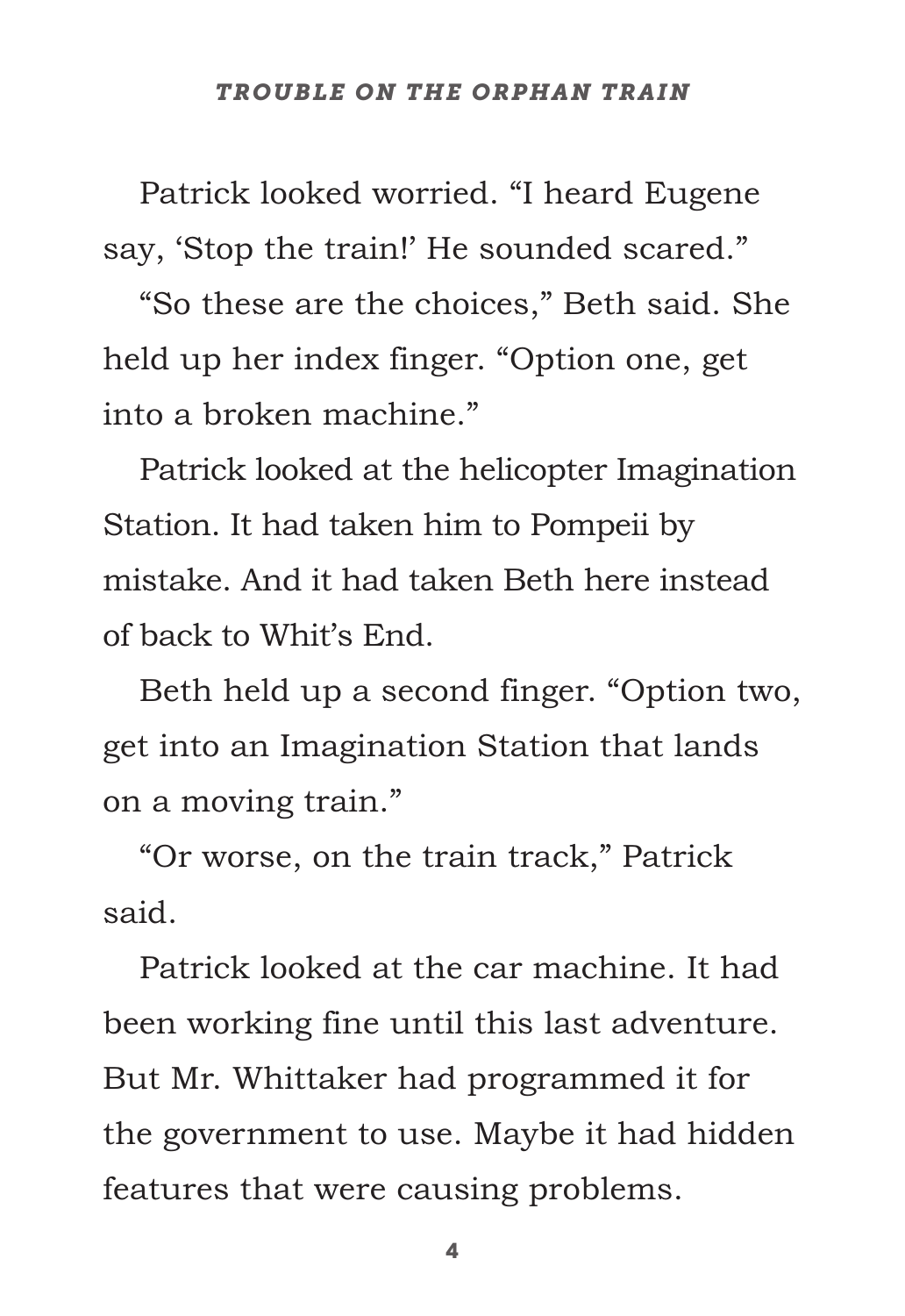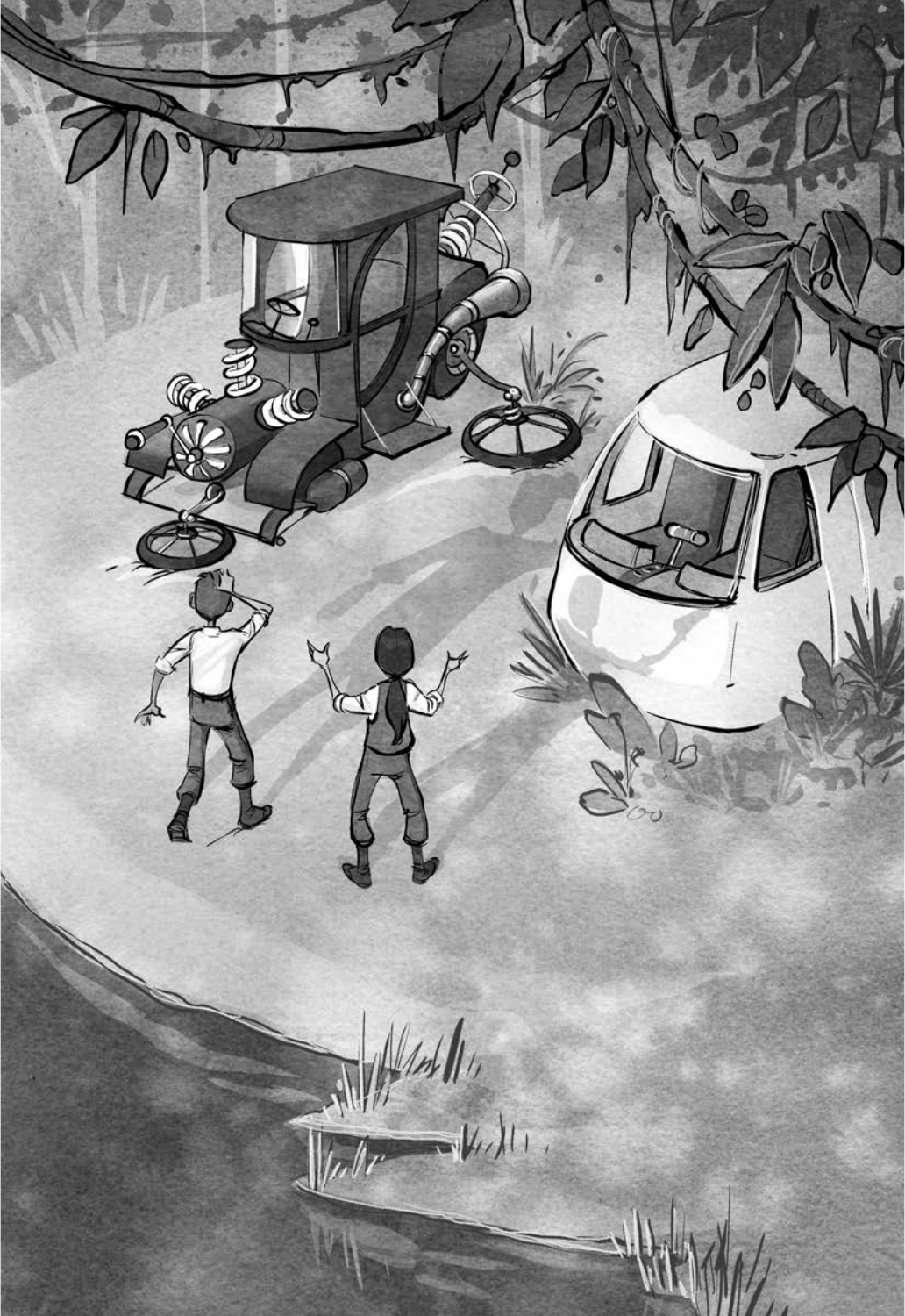"Maybe we should just stay here," Patrick said. "Mr. Whittaker will come find us."

"When?" Beth asked. "No one knows the day he's coming back."

Patrick sighed. "Let's take the car one," he said. "It has a lockdown mode. If it's too dangerous, it won't let us out."

"And maybe it will take us to Eugene," she said.

Patrick shrugged. "If it doesn't separate us too," he said.

The cousins sat in the comfortable black seats. They shut the doors.

Patrick gave the steering wheel a big spin.

Colors flashed on the windshield. They whirled like a kaleidoscope.

Patrick heard the shriek of a train whistle. And suddenly everything went black.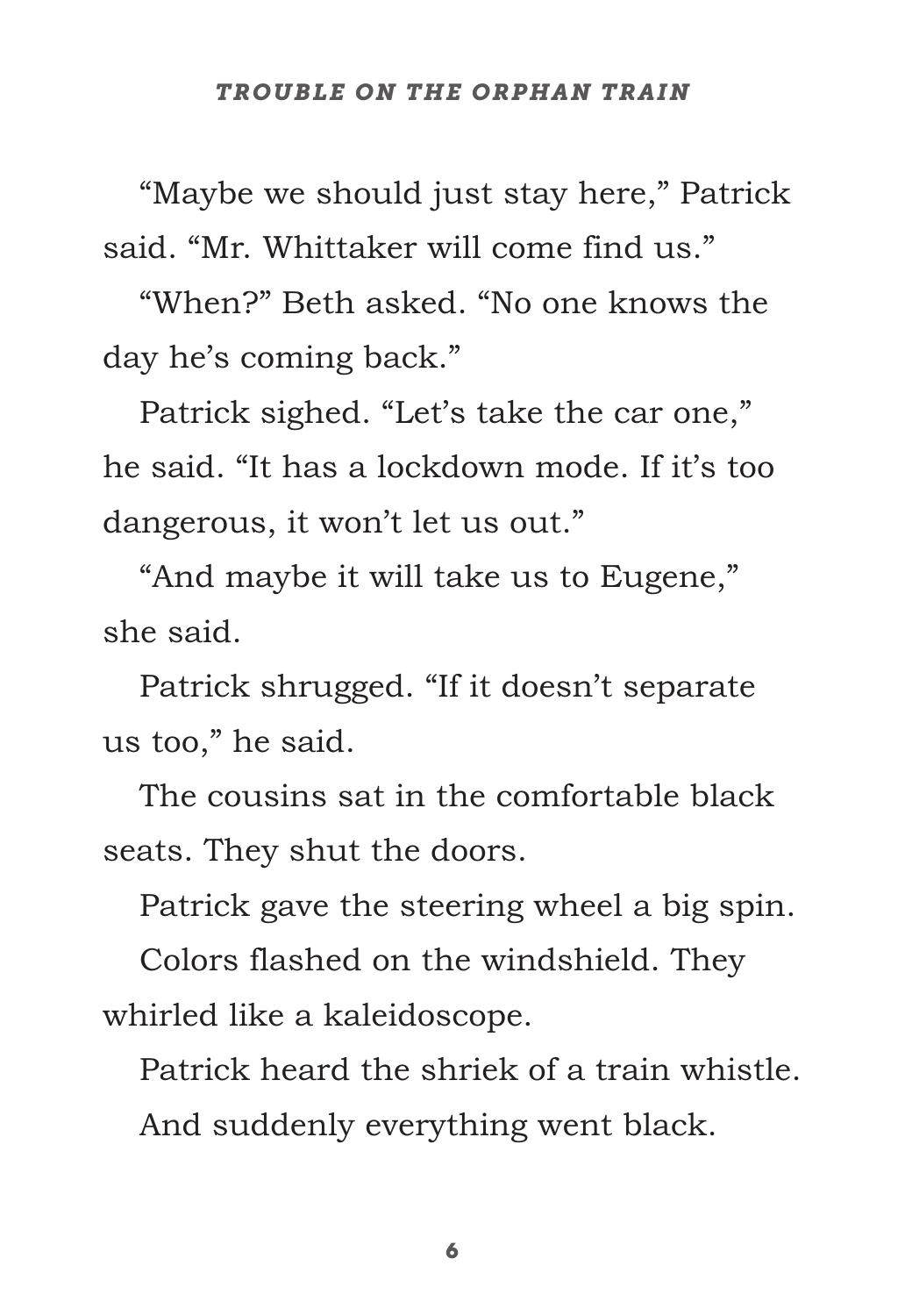

## <span id="page-11-0"></span>*The Train Station*



Patrick watched the Imagination Station vanish. He quickly looked around at his new surroundings.

He was standing on a wood platform. He saw a nearby sign on a wood post. It was shaped like an X and said RAILROAD CROSSING.

Then he remembered he wasn't alone. At least he shouldn't be.

He turned around and saw a small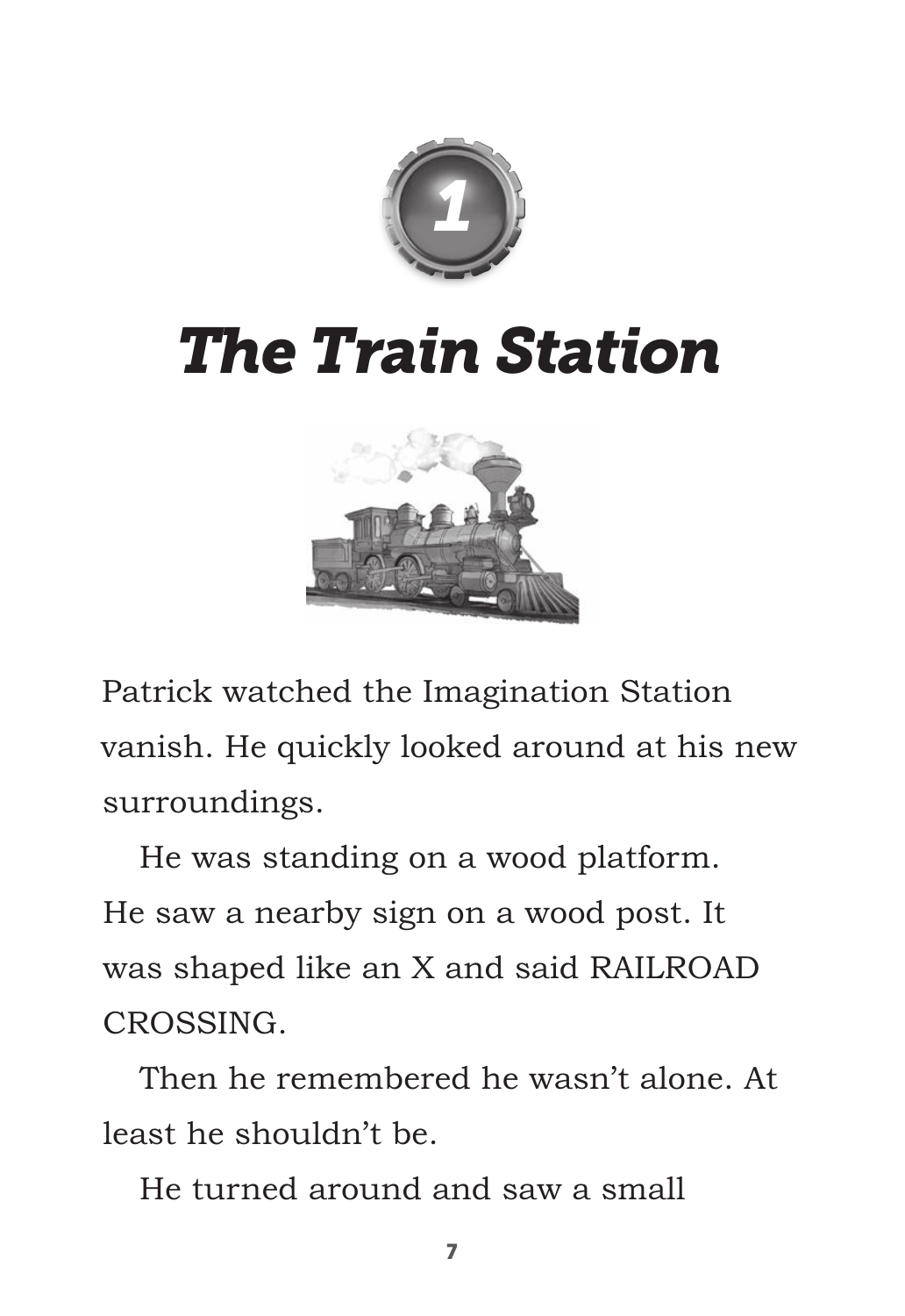gray wood building. It had a door and two windows. A wood sign was on the side of the building. It said Hogan Mountain.

But there was no Beth. He shouted her name twice. No one answered. He shouted for Eugene. But again, no one answered.

A mountain stood in the distance. Train tracks and dirt roads crisscrossed the area. Patrick saw nothing else except countryside. Pines, oaks, and rocky hillsides spread out before him.

Patrick looked down. His shoes were black boots. They laced up to his ankles. He had on black knee-high socks and black knickers.

He groaned. "I don't like knickers," he whispered to himself. "They're too short for pants and too long for shorts."

He stretched out his arms. He was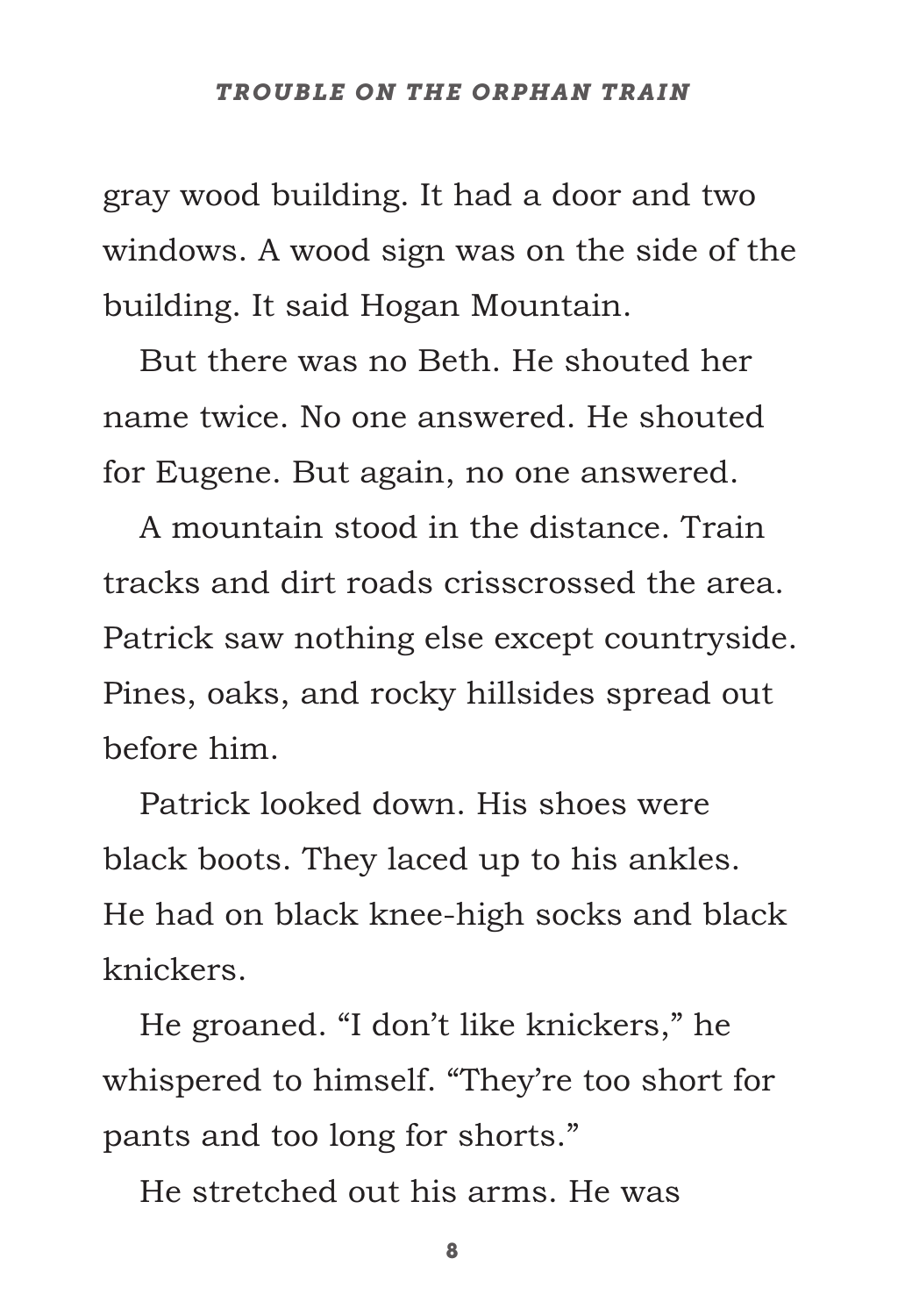wearing a jacket that matched the knickers. He was glad for the jacket. The air had a chill to it.

He felt his neck. A bow tie. "And bow ties look goofy," he said louder.

Patrick moved toward the building. The building was obviously empty. There were posters nailed to the wall near the door. Most of the posters said WANTED at the top. All of them showed faces of scowling men.

One fellow had a straight nose with a thick moustache. The governor of Missouri would pay a ten-thousand-dollar reward for him, dead or alive. The outlaw's name was Jesse James.

An off-white envelope caught Patrick's eye. It had the words "To

**9**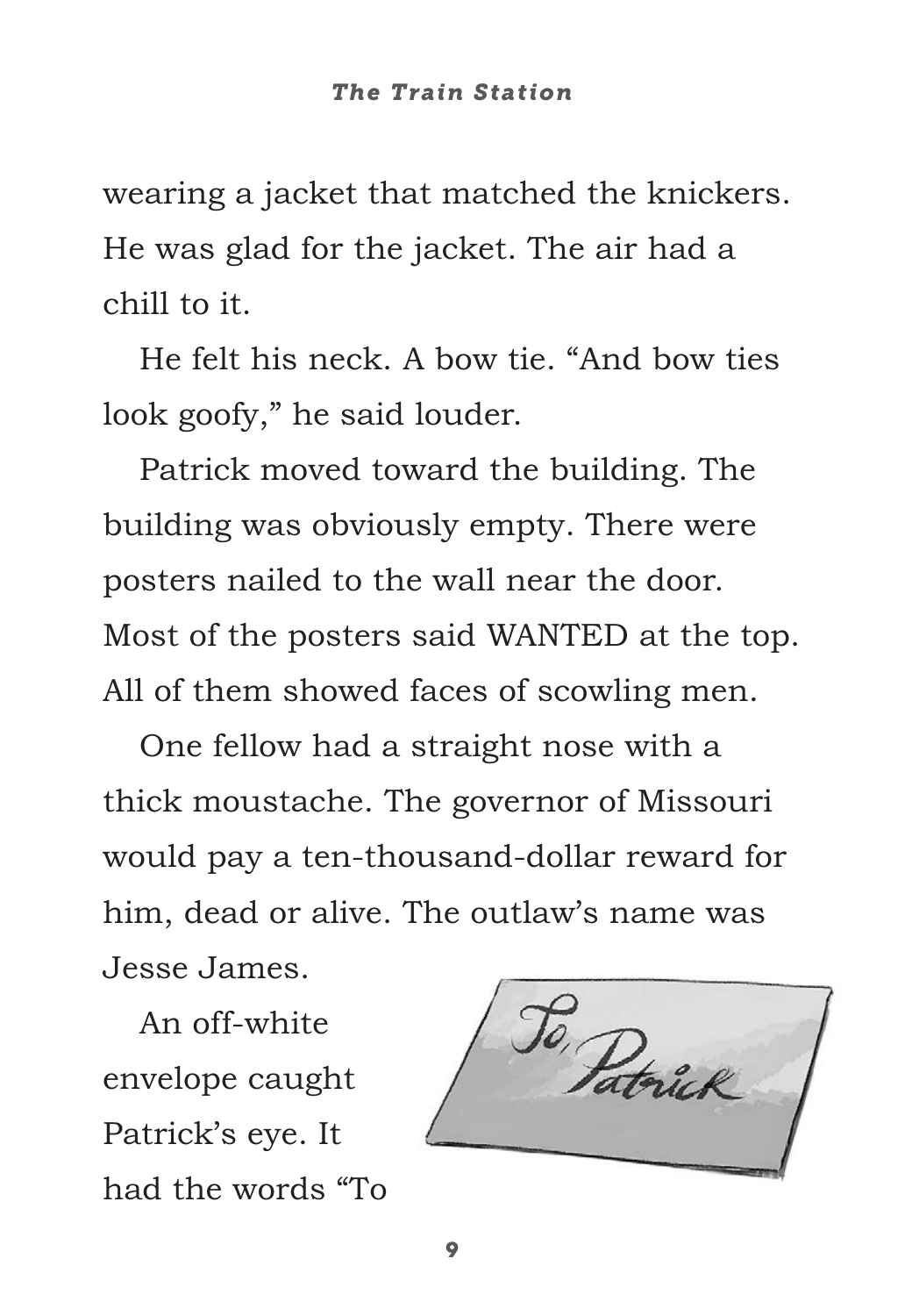Patrick." The words were handwritten in black ink. He pulled the envelope off the wall. It was sealed.

Just then Patrick heard the faint whistle of a train.

Patrick couldn't wait to open the envelope. He started to tear it. But the train whistle blew again. This time it shrieked much louder.

He would have to wait to read the letter.

Patrick rushed to the platform. The train was approaching the station. Smoke gushed from the engine's smokestack.

The engine car rolled past Patrick slowly. It had a large number seven on the front.

The engineer stuck his head and an arm out the window. He wore a gray cloth cap. He waved at Patrick.

Patrick waved back.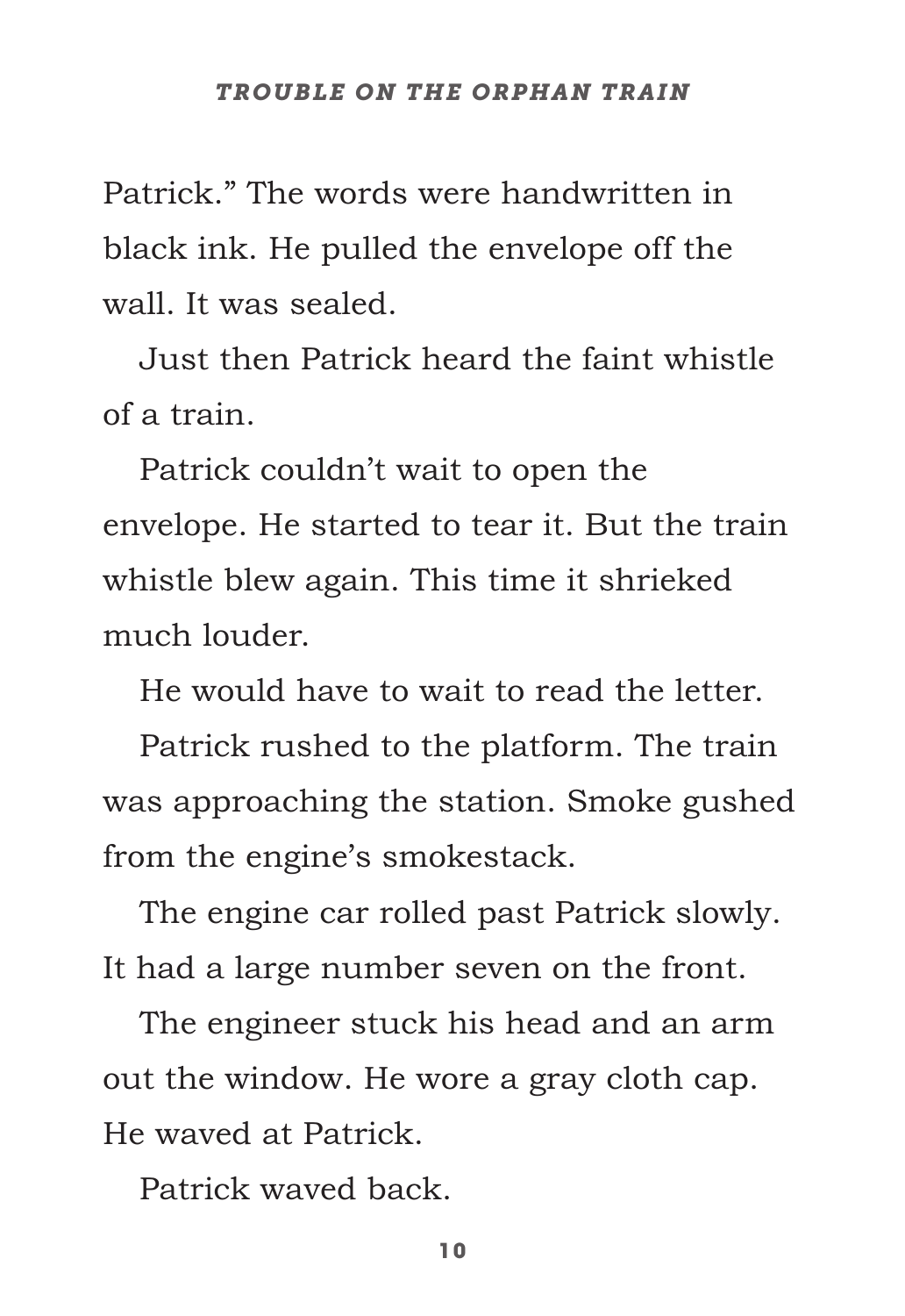Then the fuel car slowly rolled past. It was loaded with wood.

A long railcar was next. It said Adams Express Company on the side. The expresscar door was open.

The train came to a full stop.

The passenger cars had lots of windows. Patrick saw faces looking out at him. Most people were smiling. *Could Beth or Eugene be on that train?* he wondered.

One boy in the last car stared at Patrick. The boy stuck out his tongue. Then he kept staring.

Patrick scowled. He thought the boy was rude.

A door on the passenger car opened. A tall, bearded man stepped off the train.

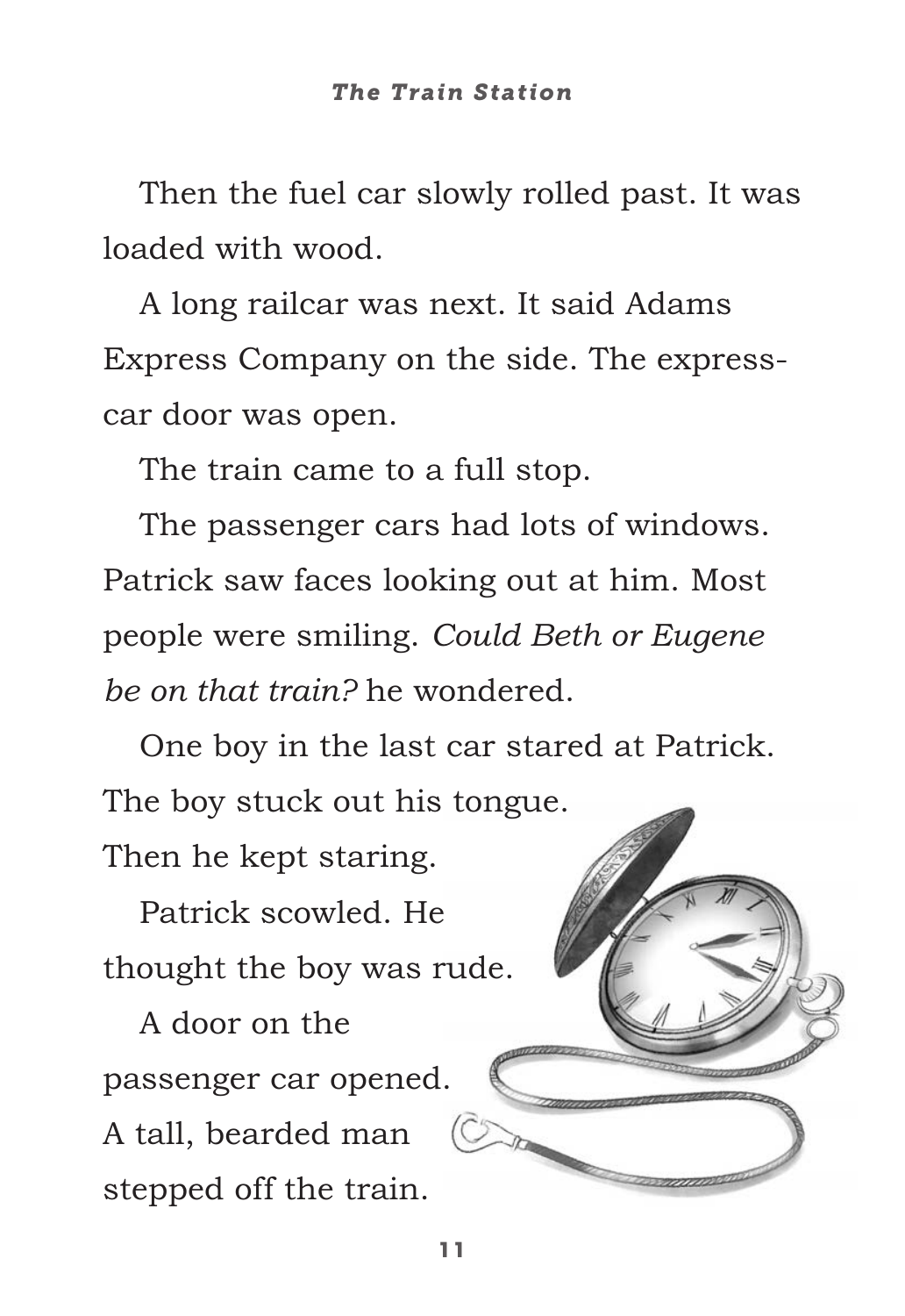He checked his pocket watch. His watch was gold too.

The man's blue uniform had gold buttons. He wore a matching blue cap.

"Hello," the man said to Patrick. "I'm Conductor Alford. May I punch your ticket?"

Patrick's heart sank. *Ticket?*

Patrick felt in the pockets of his knickers. There was something in his right pocket. He